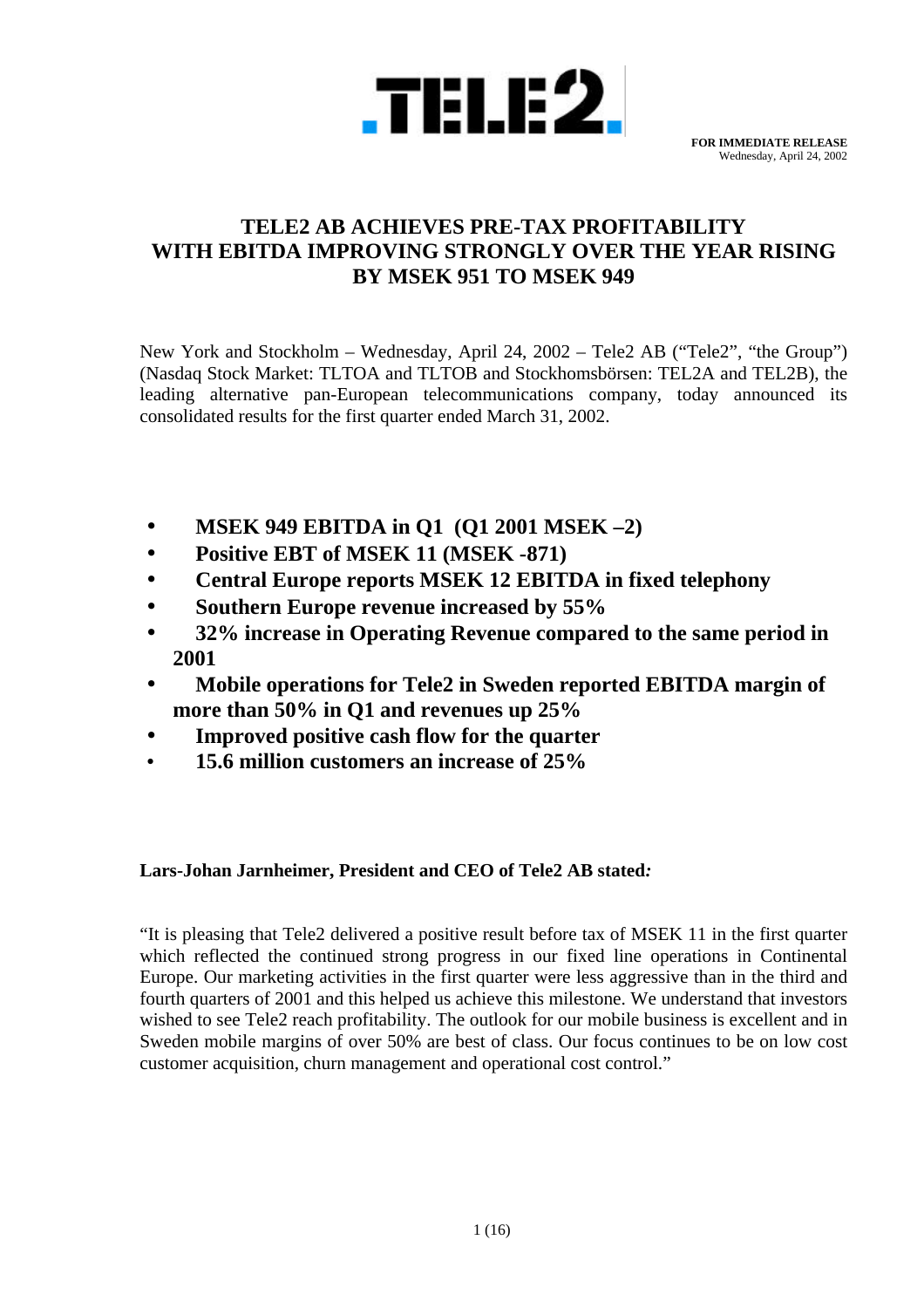## **FINANCIAL AND OPERATING HIGHLIGHTS**

## *(The figures shown in parenthesis correspond to the comparable periods in 2001 and all negative amounts are distinguished with a minus sign).*

## **Financial highlights for the first quarter, 2002**

| <b>SEK millions</b>                       |                                          | 2002      | 2001     |
|-------------------------------------------|------------------------------------------|-----------|----------|
|                                           |                                          | Q1        | Q1       |
| <b>Operating Revenue</b>                  |                                          | 7,386     | 5,614    |
| <b>Operating Profit (loss)</b>            |                                          |           |          |
|                                           | before depreciation and amortization (i) | 949       | $-2$     |
|                                           | after depreciation and amortization (ii) | 160       | -711     |
| Profit (loss) after financial items (iii) |                                          | 11        | $-871$   |
| Profit (loss) after taxes (iv)            |                                          | $-239$    | $-1,039$ |
| Earnings (loss) per share, after dilution | $-1.62$                                  | $-7.16$   |          |
| (i) EBITDA                                | (ii) EBIT                                | (iii) EBT |          |

(iv) The taxes for the period are wholly related to deferred taxes and have no cash impact

## **Operating highlights, for the first quarter, 2002**

- Tele2's marketing activities in the first quarter were less aggressive than in the third and fourth quarters of 2001, therefore the customer intake was reduced to some 350,000 customers in continental Europe during the quarter.
- Local calling is being progressively introduced across Europe and among Tele2's larger markets local calling has been introduced in Sweden and France in quarter one. Tele2 already has local calling in Italy and it was announced during the quarter that local calling in Germany will commence on 1 December, 2002.
- Cost savings made in Norway and Denmark by staff reductions in both operations following on from similar cost reductions in Sweden in the third quarter of 2001.
- Tele2 Norway has started the roll out of 3G infrastructure in Norway.
- Tele2 launched a marketing campaign in the UK to sell fixed line services in partnership with the Post Office

## **Post Quarter Events**

- Tele2 was awarded two GSM licenses in St.Petersburg as part of agreement for the purchase of FORA Telecom from Millicom International Cellular.
- Tele2 increased its ownership in Finnish 3 G Suomen Kolmegee Oy from 20% to 27.44%. The voting power remains at 15%. The company has one of the four 3G licenses in Finland.
- On April 19 the Ministry of Transport and Communications in Norway approved a revised plan for UMTS roll-out for Tele2 in Norway. It has been agreed that the previously suggested fines will not be payable.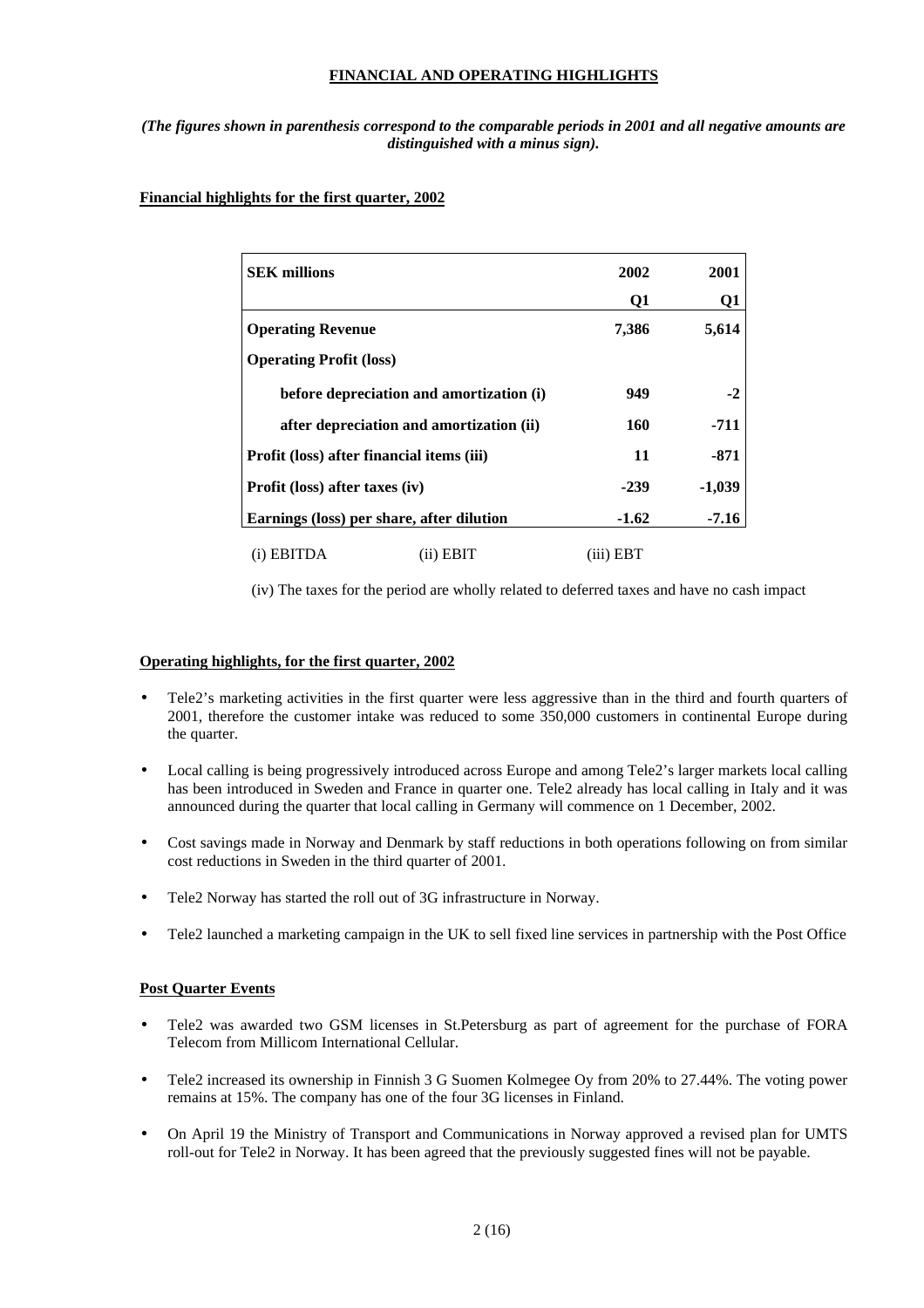#### **OPERATIONAL REVIEW BY MARKET AREA**

|                                  |              | March 31,    |               |
|----------------------------------|--------------|--------------|---------------|
|                                  | 2002<br>000s | 2001<br>000s | $\frac{0}{0}$ |
| <b>By Market Area</b>            |              |              |               |
| Nordic                           | 6,446        | 5,663        | 14%           |
| <b>Eastern Europe and Russia</b> | 1,101        | 357          | 208%          |
| Central Europe                   | 3,290        | 2,811        | 17%           |
| Southern Europe                  | 4,531        | 3,419        | 33%           |
| Luxembourg                       | 216          | 173          | 25%           |
| <b>TOTAL</b>                     | 15,584       | 12,423       | 25%           |
| <b>By Business Area</b>          |              |              |               |
| Mobile telephony                 | 4,043        | 2,773        | 46%           |
| Whereof Prepaid                  | 2,510        | 1,524        | 65%           |
| Fixed telephony and Internet     | 11,286       | 9,650        | 17%           |
| Cable TV                         | 255          |              |               |
| <b>TOTAL</b>                     | 15,584       | 12,423       | 25%           |

#### **Number of customers**

#### **Nordic**

**Operating revenue,** MSEK 3,516 (2,916), +21%

**EBITDA,** MSEK 1,098 (780), +41%

The Nordic market encompasses Tele2 operations in Sweden, Norway, Denmark and Finland, and Datamatrix. Optimal Telecom is included with effect from 1 January 2002 (note 4).

Tele2 has agreed terms with Telia in Sweden, Telenor in Norway and TDC in Denmark to resell ADSL services and Tele2 expects that the launch of these services will take place this summer.

### Sweden

Tele2 in Sweden is the main component of the Nordic region. In the first quarter Tele2 in Sweden was able to maintain high margins for both the fixed and mobile operations, with 55% EBITDA margin in mobile and 21% EBITDA margin in fixed line. The mobile operations in Sweden reported 2,671,000 customers, an annualized increase of 23%. Monthly average revenue per mobile customers (ARPU), including both postpaid and prepaid customers, was SEK 201 a 1% rise over the year and monthly mobile minutes of usage (MOU) were 100, a rise of 3% year on year. Prepaid mobile customers accounted for 67% of the total mobile subscriber base. Fixed telephony and internet had customer 1.9 million customers at the end of the quarter, with EBITDA margin reaching 21% for the first quarter compared to 19% in quarter one 2001.

### Denmark, Finland and Norway

Denmark, Finland and Norway reported a 1.7 million, predominantly fixed telephony, customers. There was growth in all areas of the business in these countries and encouragingly, competitive pressures continue to reduce.

Following the successful launch of a cost saving initiative in Sweden in September last year this programme has been replicated in Norway and Denmark. This led to staff reductions of approximately 10% in Denmark and 20% in Norway.

In Norway Tele2 has been successful in cross selling mobile services to its fixed line customers which have kept customer acquisition costs low. In Denmark margins have improved as costs have been reduced and prices have stabilised and Tele2 is now the only remaining fixed telephony and internet provider competing with the incumbent TDC.

In early April 2002 Tele2 increased its stake in Finnish 3 G Suomen Kolmegee Oy. The company which has one of the four 3G licenses in Finland and is co-owned by Finnet Group, from 20% to 27.44%. The voting power remains the same at 15%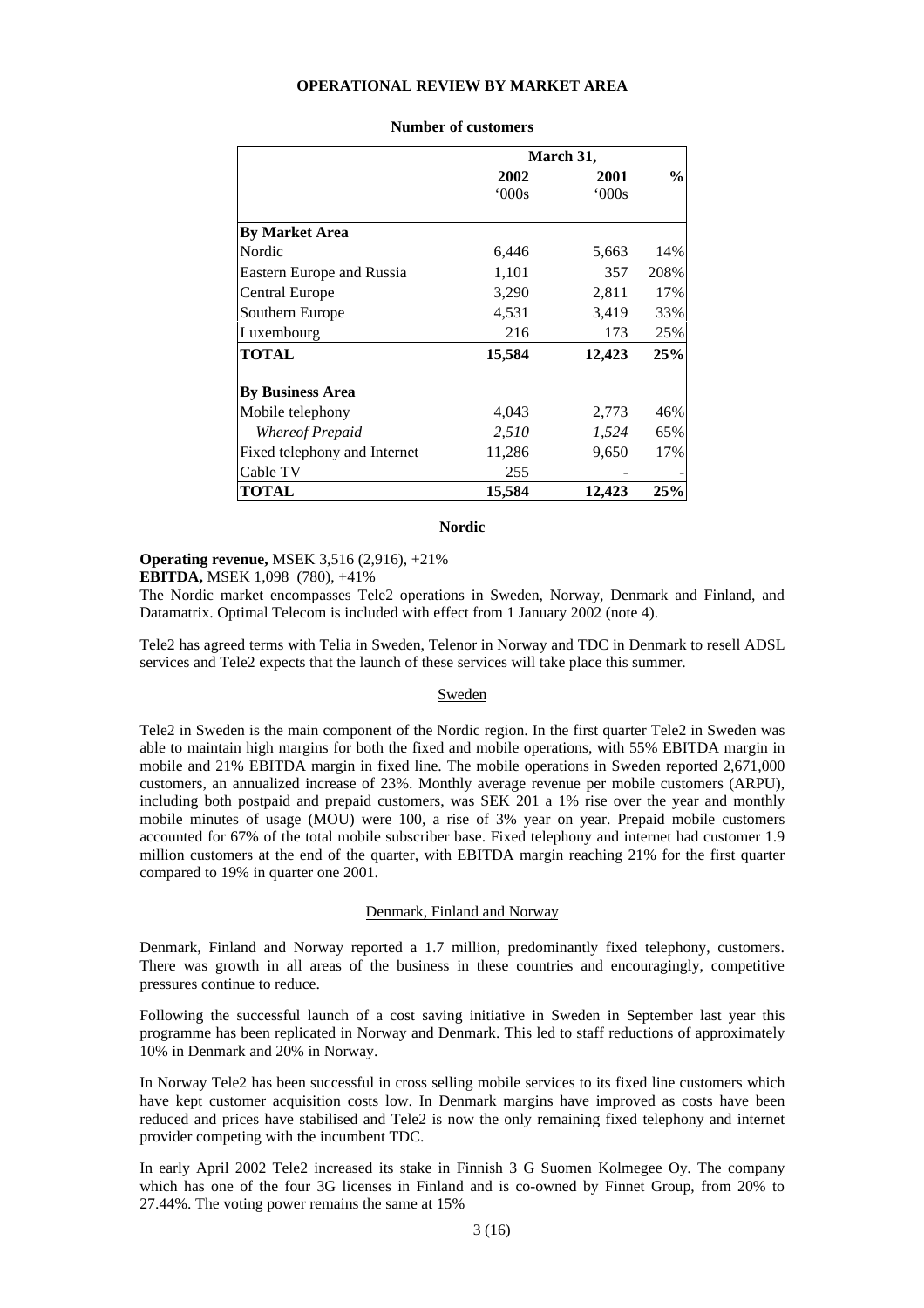### **Eastern Europe and Russia**

**Operating revenue,** MSEK 503 (210), +140%

**EBITDA,** MSEK 126 (59)*,* +114*%*

The Eastern Europe and Russia market encompasses Tele2 operations in the Baltics (Lithuania, Latvia and Estonia), in Poland, the Czech Republic and Russia, and X-source.

The revenues within Eastern Europe and Russia are predominantly from the mobile businesses.

In December 2001 Tele2 purchased FORA, Millicom International's Russian cellular assets, and in April 2002 Tele2 received confirmation that it has been awarded the GSM licenses in St Petersburg. This completes the outstanding licenses for Tele2 and it now has twelve operations and in all a total population under license of 48 million.

## **Central Europe**

**Operating revenue**, MSEK 1,423 ( 1,189), +20% **EBITDA,** MSEK -27 (-277), of which a positive EBITDA of MSEK 12 (-278) for fixed telephony

The Central European market encompasses Tele2 operations in Germany, the Netherlands, Switzerland and Austria, and a license in Ireland.

EBITDA for the market area continued the improving trend and in Q1 the fixed line operations reached EBITDA breakeven for the first time, in line with Tele2's target of reaching breakeven within the three years from operational launch. ARPU for the fixed line business in Central Europe reached SEK 148 in the first quarter up 2% year or year.

Tele2 is the largest alternative telephony operator in The Netherlands. In August, Tele2 launched the first Mobile Virtual Network Operator (MVNO) in The Netherlands and this operation is performing well, acquiring customers at a low cost, illustrating the benefits of crossing selling mobile services to the Tele2's substantial fixed line customer base.

In Germany Tele2 continues to benefit from market consolidation as a number of competitors have either been integrated into larger organisations or disappeared from the market and Tele2 is now the number four operator in Germany. The German regulator has made a final decision with regard to local traffic and this local traffic will now be available to Tele2 from 1 December this year.

Tele2 is now the second largest alternative operator in Switzerland, and it is the largest alternative fixed telephony operator in Austria. Consumption per customer in both countries continues to rise reflecting the high levels of preselection. In Switzerland Tele2 has been able to take local traffic since April 1, 2002.

## **Southern Europe**

**Operating revenue**, MSEK 1,868 (1,204 ), +55% **EBITDA,** MSEK -181 (-397 )

The Southern Europe market includes Tele2 operations in France, Italy and Spain and a license in Portugal.

The region has continued to show strong growth in operating revenue which was up 19% from last quarter despite a lower marketing spend. With more than 4.5 million active customers in Southern Europe generating more than 1 billion minutes per month. Also there has been a dramatic improvement in EBITDA in the first quarter with MSEK -181 as compared to MSEK –329 in quarter four. Tele2 achieved a strong ARPU for Southern Europe of SEK 141 this was an 11% increase on the fourth quarter.

Tele2 France, is the largest alternative fixed operator in France. In a survey by GFK Tele2 France was identified as "the French's favourite operator" and as "the operator offering better prices". Local calling was launched in the quarter and has progressively opened up across all regions which has meant that revenues per customer are now seeing extra growth at no extra cost to Tele2. Also from 1 January 2002 interconnect tariffs were reduced.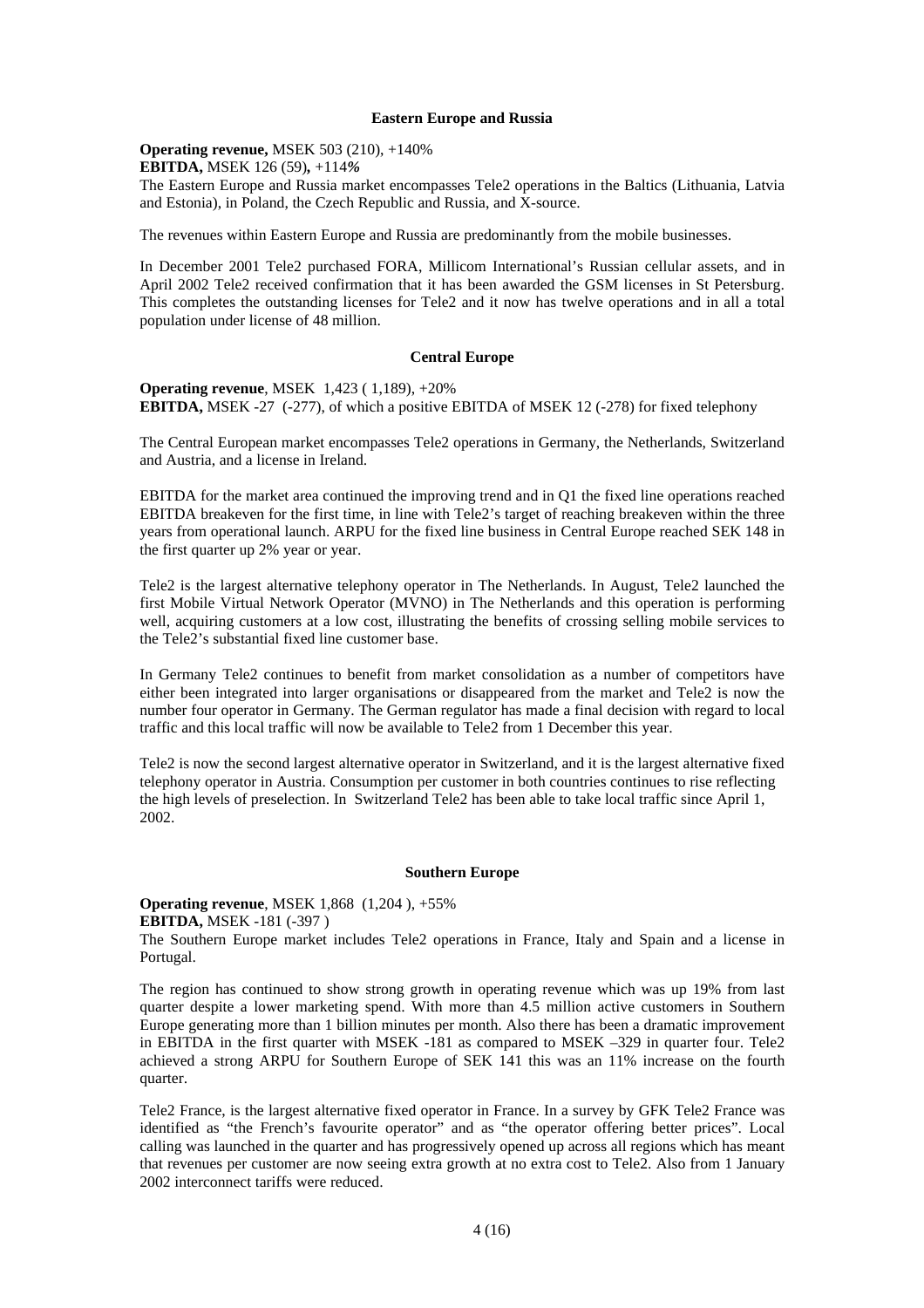Tele2 Italy is still the fastest growing business and there has been a substantial improvement in profitability in quarter one and it is now consolidating its position as Italy's second leading alternative fixed telephony operator. In an independent survey by GFK respondents identified Tele2 Italy as "the operator offering the most favourable prices" and this has led to the company being recognized as the preferred operator among households which have not yet switched to an alternative operator.

In Spain Tele2 is now the number four operator which underlines the success of the IP network, which is delivering a high-quality service to our clients. The full prepaid offer generates high operational savings and allows Tele2 to offer the best prices on the market. According to the GFK survey in January Tele2 has now reached 66% awareness in Spain and is perceived as "the operator offering the most attractive prices" and the operator "offering the simplest and clearest offers".

#### **Luxembourg**

**Operating revenue**, MSEK 196 (167), +17% **EBITDA,** MSEK 23 (10) The Luxembourg market includes Tele2 operations in Liechtenstein and Luxembourg, a license in Belgium, 3C and Transac.

Tango is the largest mobile provider in Luxembourg. The launch of TANGO TV in conjunction with Tango Sunshine radio is successfully reaching its target younger audience and is the first step to interactivity between media and mobile which will drive SMS traffic in particular. These activities strengthen the brand and the launch of the new WAP portal which can be totally personalized and the SMS push platform, Tango Tatoo are two further developments since the first quarter. During quarter one Tele2 also launched pre-paid in Luxembourg.

## **Branded Products and Services**

## **Operating revenue**, MSEK 220 (402),

## **EBITDA,** MSEK -90 (-177)

Branded Products includes Tele2 UK, the operations recently launched in conjunction with the Post Office in the UK, C<sup>3</sup>, Everyday.com and IntelliNet. Optimal Telecom has been moved to market area Nordic with effect from 1 January 2002, to increase visibility and improve the analysis of the financial development in both market areas..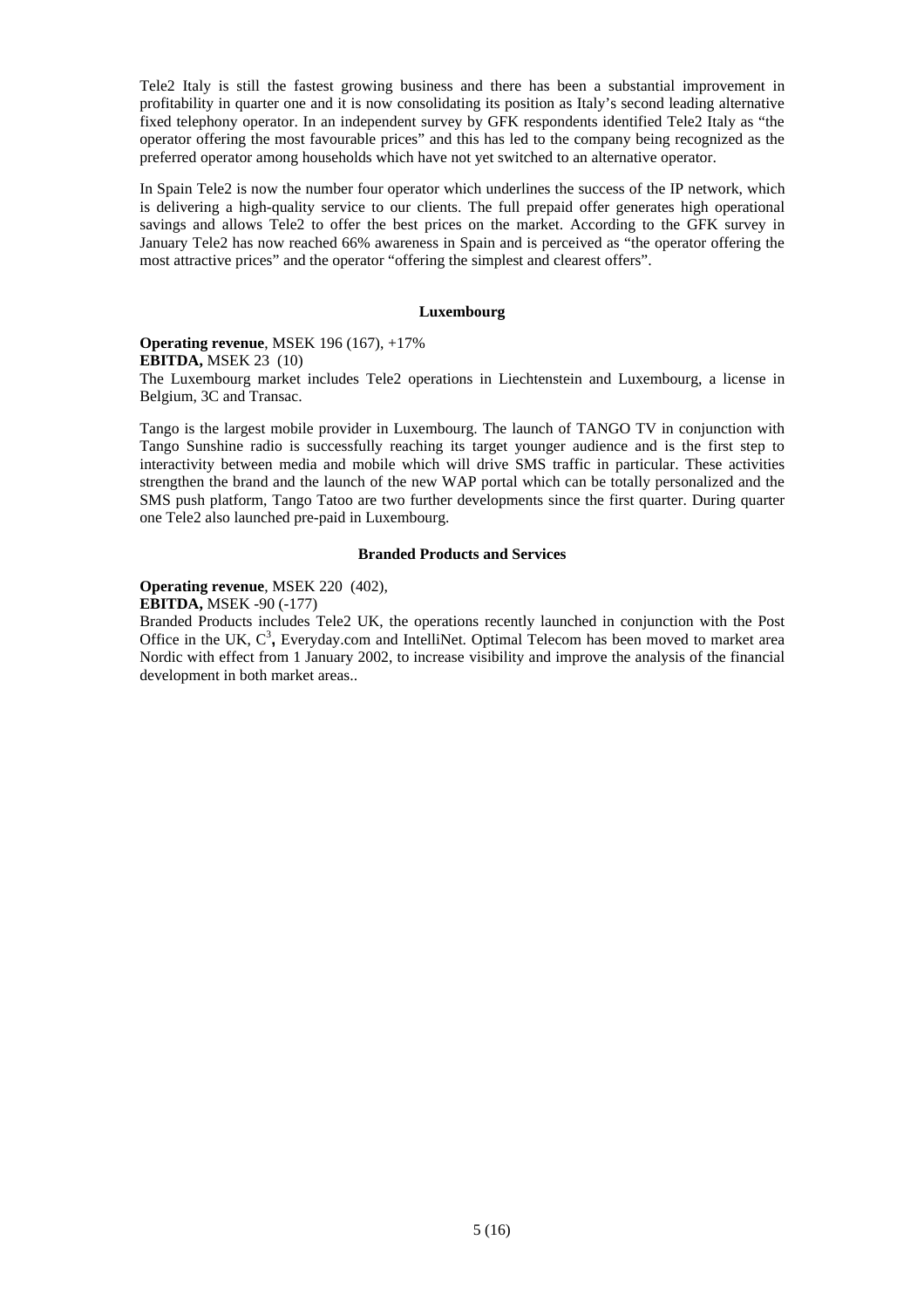## **GROUP REVIEW**

## **Parent Company**

At the Parent company level, Tele2 reported at March 31, 2002 operating revenue of MSEK 4 (2), EBIT of MSEK -17 (-12) and liquidity MSEK 3 compared to MSEK 8 at December 31, 2001.

## **COMPANY DISCLOSURE**

## **The Annual General Meeting (AGM)**

The AGM will be held at 1:30 pm local time on Thursday, May 16, 2002 at Gamla Stans Bryggeri, Tullhus 2 at Skeppsbrokajen in Stockholm.

#### **Second Quarter of 2002 Results**

The release of Tele2's financial and operating results for the period ended June 30, 2002 is August 5, 2002.

**Stockholm, April 24, 2002**

**Lars-Johan Jarnheimer**

**President and CEO, Tele2 AB**

## **REPORT REVIEW**

The financial and operating results for the period ended March 31, 2002 have not been subject to specific review by the Company's auditor.

*Tele2 AB, formed in 1993, is the leading alternative pan-European telecommunications company offering fixed and mobile telephony, data network and Internet services under the brands Tele2, Tango and Comviq to 15.6 million people in 21 countries. Tele2 operates Datametrix, which specializes in systems integration, 3C Communications, operating public pay telephones and public Internet services; Transac, providing billing and transaction processing service; C³, offering co-branded pre-paid calling cards and IntelliNet and Optimal Telecom, the price-guaranteed residential router device. The Group offers cable television services under the Kabelvision brand name and together with MTG, owns the Internet portal Everyday.com. The Company is listed on the Stockholmsbörsen, under TEL2A and TEL2B, and on the Nasdaq Stock Market under TLTOA and TLTOB.*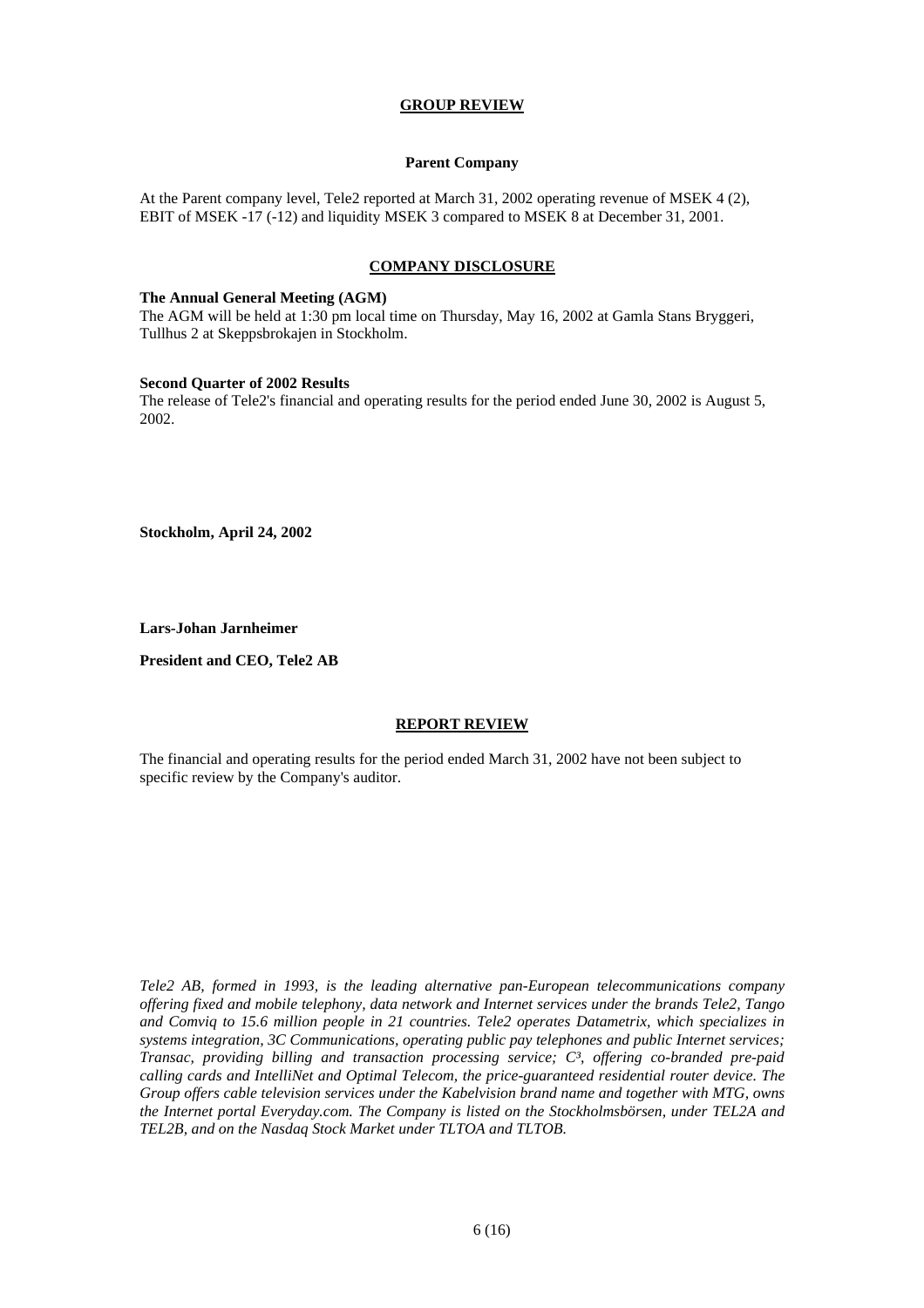## **CONTACTS**

| Lars-Johan Jarnheimer<br>President and CEO, Tele <sub>2</sub> AB | Telephone:        | $+46856264000$  |
|------------------------------------------------------------------|-------------------|-----------------|
| Håkan Zadler<br>CFO, Tele2 AB                                    | <b>Telephone:</b> | $+46856264000$  |
| <b>Andrew Best</b><br>Investor enquiries                         | <b>Telephone:</b> | $+442073215022$ |

**Visit us at our homepage: http://www.Tele2.com**

## **CONFERENCE CALL DETAILS**

**A conference call to discuss the results will be held at 15.00 (Swedish time) / 09.00 (New York time), on 24 April, 2002. The dial in number is: +44 (0)20 8240 8240 and participants should quote, Tele2 AB. A live audio stream of the conference call can also be accessed at www.Tele2.com. Please dial in / log on 10 minutes prior to the start of the conference call to allow time for registration. An instantaneous recording of the conference call will be available for 48 hours after the call on +44 (0) 20 8288 4459 access code 652512.**

## **APPENDICES**

**Consolidated Income Statement Consolidated Balance Sheet Consolidated Cash flow Statement Customers Change of Consolidated Shareholders' Equity Market Areas split by Business Areas Investments Tele2 in Sweden Five Year Summary Notes to the Accounts**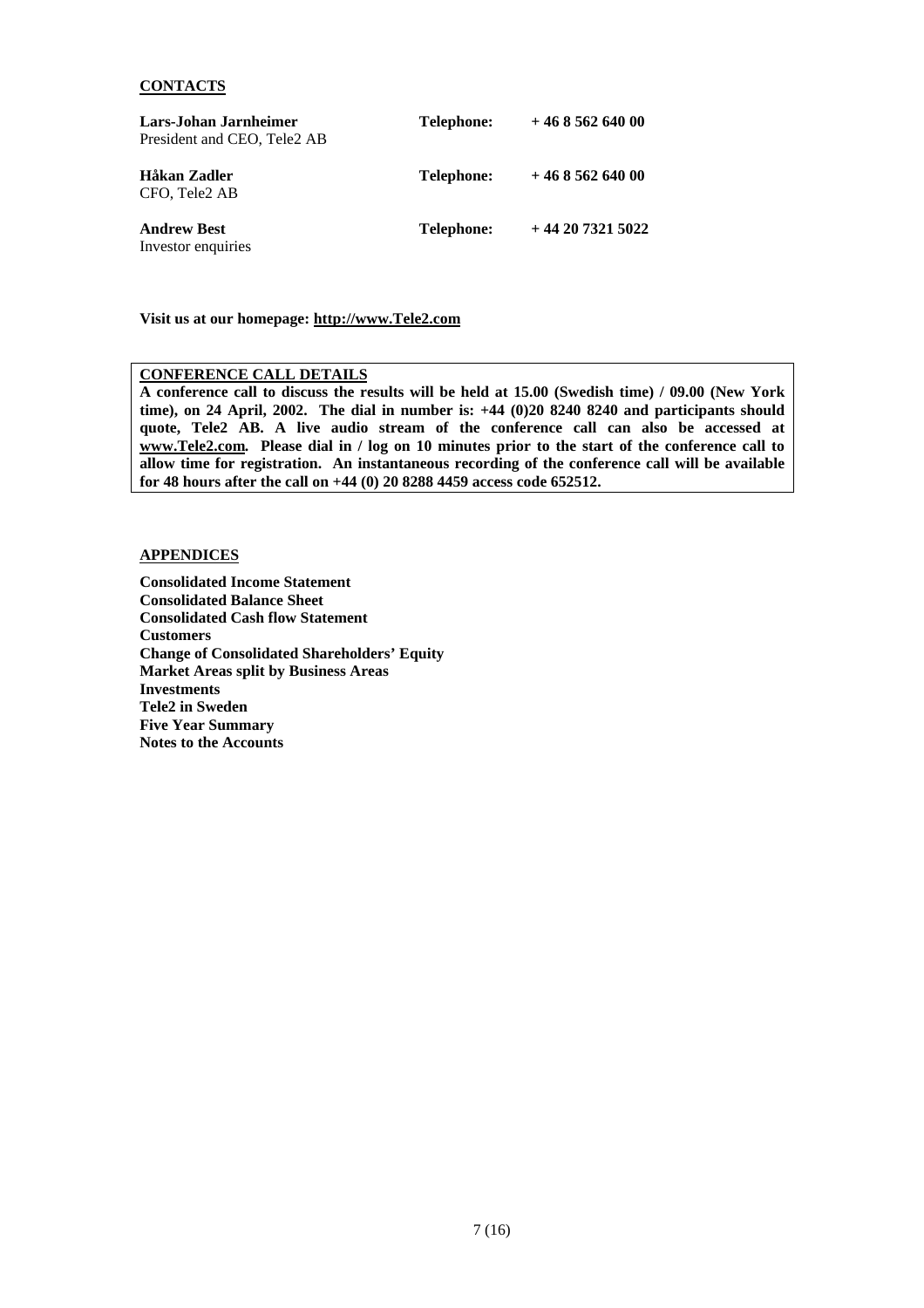## **CONSOLIDATED INCOME STATEMENT (MSEK)**

|                                                           |        | 2002<br>Q1    | 2001<br>Q1  | 2001<br>Full |
|-----------------------------------------------------------|--------|---------------|-------------|--------------|
|                                                           |        |               |             | year         |
| Operating revenue                                         |        | 7,386         | 5,614       | 25,085       |
| Operating expenses                                        |        | $-7,215$      | $-6,371$    | $-26,555$    |
| Other revenues                                            |        | 5             | 61          | 189          |
| Other expenses                                            |        | $-16$         | $-15$       | $-75$        |
| <b>Operating Profit (loss)</b>                            |        | 160           | $-711$      | $-1,356$     |
| Share of profit (loss) of associated companies            |        | $-11$         | $-33$       | $-58$        |
| Sale of associated company and subsidiaries               |        |               |             | 91           |
| Net interest and other financial expenses                 |        | $-138$        | $-127$      | $-621$       |
| Profit (loss) after financial items                       |        | 11            | $-871$      | $-1,944$     |
| Taxes                                                     | Note 1 | $-251$        | $-170$      | 2,335        |
| Minority interest                                         |        | 1             | 2           |              |
| Profit (loss) after taxes                                 |        | $-239$        | $-1,039$    | 392          |
| Earnings (loss) per share after tax (SEK)                 |        | $-1.62$       | $-7.17$     | 2.70         |
| Earnings (loss) per share after tax, after dilution (SEK) |        | $-1.62$       | $-7.16$     | 2.70         |
| Number of shares, basic                                   | Note 2 | 147, 360, 175 | 144,798,726 | 147,360,175  |
| Number of shares, weighted average                        | Note 2 | 147,360,175   | 144,798,726 | 145,003,847  |
| Number of shares after dilution                           | Note 2 | 147,560,175   | 145,098,726 | 147,560,175  |
| Number of shares after dilution, weighted average         | Note 2 | 147,560,175   | 145,098,726 | 145,223,466  |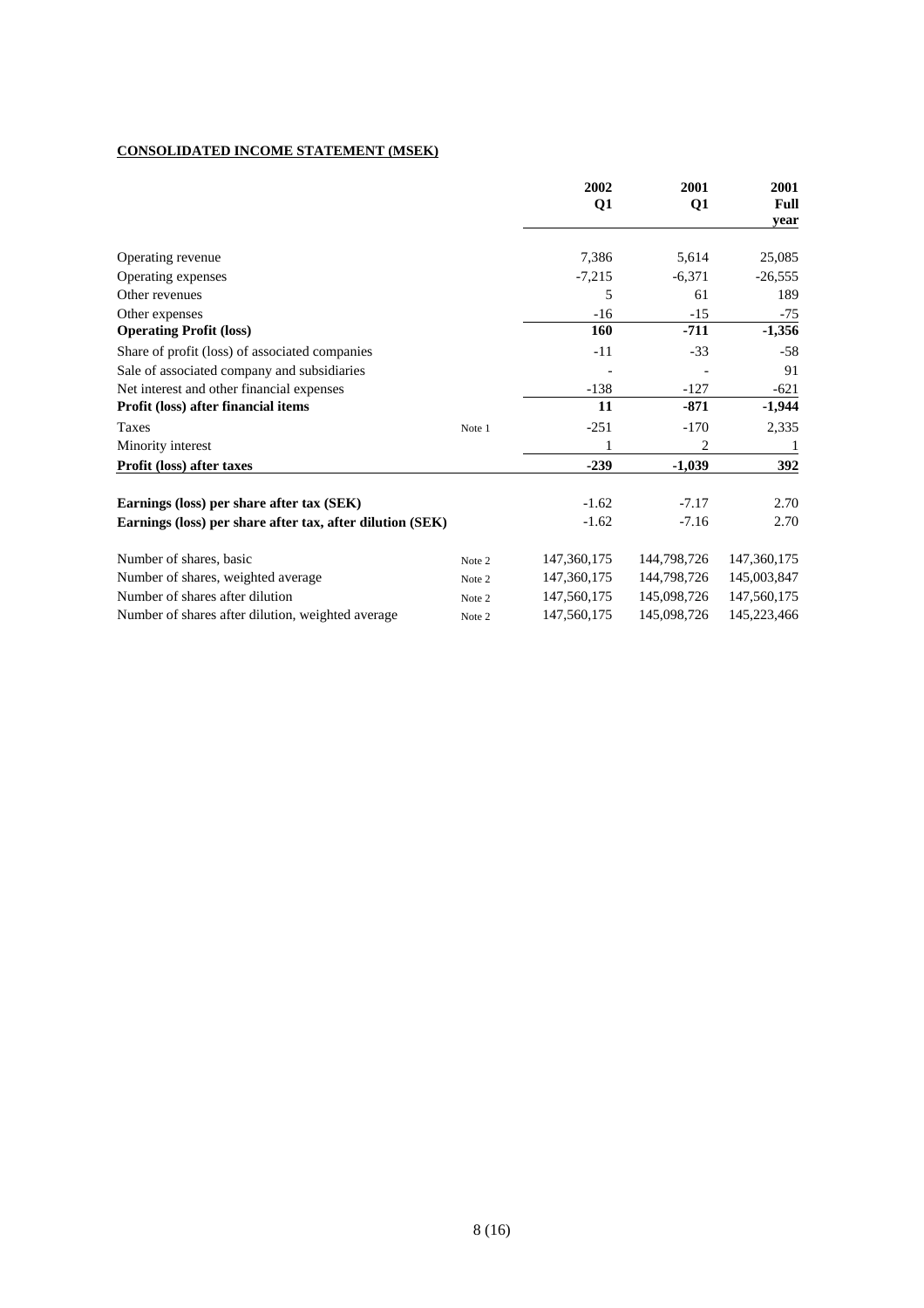## **CONSOLIDATED BALANCE SHEET (MSEK)**

|                                     |        | 2002<br>March 31  | 2001<br>March 31 | 2001<br><b>Dec 31</b> |
|-------------------------------------|--------|-------------------|------------------|-----------------------|
| <b>ASSETS</b>                       |        |                   |                  |                       |
| <b>Fixed assets</b>                 |        |                   |                  |                       |
| Intangible assets                   |        | 26,311            | 27,942           | 27,769                |
| Tangible assets                     |        | 9,415             | 8,323            | 9,431                 |
| Long-term financial assets          | Note 1 | 2,161             | 326              | 2,390                 |
|                                     |        | 37,887            | 36,591           | 39,590                |
| <b>Current assets</b>               |        |                   |                  |                       |
| Materials and supplies              |        | 355               | 482              | 362                   |
| Current receivables                 |        | 6,812             | 5,579            | 6,929                 |
| Cash and cash equivalents           |        | 2,388             | 871              | 2,275                 |
|                                     |        | 9,555             | 6,932            | 9,566                 |
| <b>Total assets</b>                 |        | 47,442            | 43,523           | 49,156                |
| <b>EQUITY AND LIABILITIES</b>       |        |                   |                  |                       |
| <b>Shareholders' Equity</b>         |        |                   |                  |                       |
| Restricted equity                   |        | 34,893            | 26,745           | 36,478                |
| Non-restricted equity               |        | $-6,772$          | $-337$           | $-6,961$              |
|                                     |        | 28,121            | 26,408           | 29,517                |
| <b>Minority interest</b>            |        | 26                | 6                | 28                    |
| <b>Provisions</b>                   |        |                   |                  |                       |
| Deferred tax liabilities            | Note 1 |                   | 744              |                       |
| Pension                             |        | 2<br>$\mathbf{2}$ | 744              |                       |
| <b>Long-term liabilities</b>        |        |                   |                  |                       |
| Interest-bearing liabilities        |        | 11,088            | 6,218            | 10,972                |
| Non-interest-bearing liabilities    |        | 5                 | 7                | 8                     |
|                                     |        | 11,093            | 6,225            | 10,980                |
| <b>Short-term liabilities</b>       |        |                   |                  |                       |
| Interest-bearing liabilities        |        | 607               | 2,868            | 882                   |
| Non-interest-bearing liabilities    |        | 7,593             | 7,272<br>10,140  | 7,749<br>8,631        |
| <b>Total equity and liabilities</b> |        | 8,200<br>47,442   | 43,523           | 49,156                |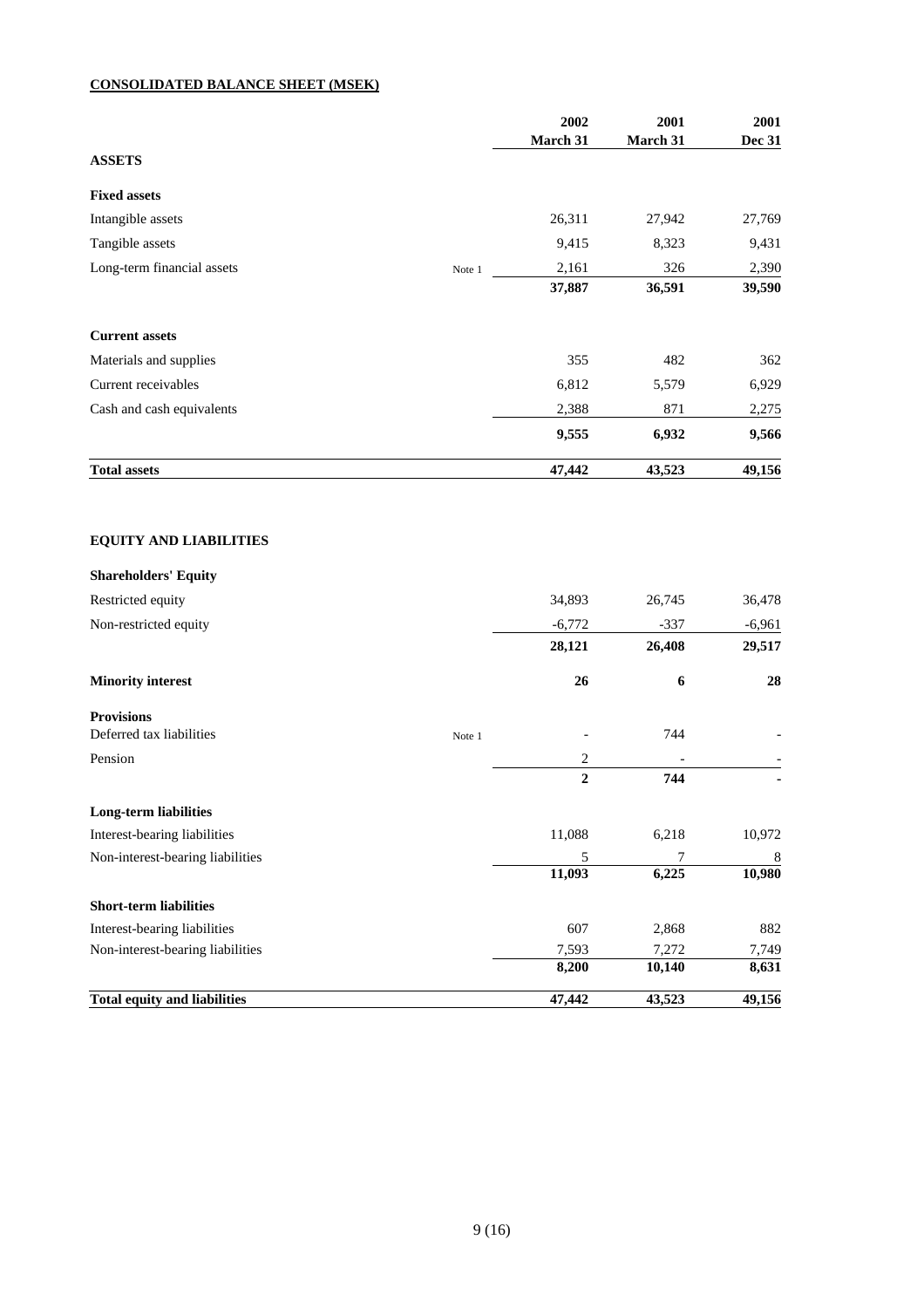## **CONSOLIDATED CASH FLOW STATEMENT (MSEK)**

|                                                                                | 2002<br>Jan <sub>1</sub><br>Mar 31 | 2001<br><b>Jan 1 -</b><br>Mar 31 | 2001<br>Full<br>year | 2002<br>Q <sub>1</sub> | 2001<br>Q4 | 2001<br>Q <sub>3</sub> | 2001<br>$\mathbf{Q}2$ | 2001<br>Q1 |
|--------------------------------------------------------------------------------|------------------------------------|----------------------------------|----------------------|------------------------|------------|------------------------|-----------------------|------------|
| Cash flows from operation                                                      | 846                                | $-135$                           | 1,161                | 846                    | 508        | 590                    | 198                   | $-135$     |
| Change in working capital                                                      | $-67$                              | $-76$                            | $-748$               | $-67$                  | 108        | $-967$                 | 187                   | $-76$      |
| Cash flows provided by operating activites                                     | 779                                | $-211$                           | 413                  | 779                    | 616        | $-377$                 | 385                   | $-211$     |
| Investing activities<br>Note 3                                                 | $-555$                             | $-588$                           | $-1,467$             | $-555$                 | 569        | $-883$                 | $-565$                | $-588$     |
| Cash flow after investing activities                                           | 224                                | -799                             | $-1,054$             | 224                    | 1,185      | $-1,260$               | $-180$                | -799       |
| Financing activities                                                           | $-28$                              | 138                              | 1,793                | $-28$                  | 98         | 1,232                  | 325                   | 138        |
| Net change in cash                                                             | 196                                | -661                             | 739                  | 196                    | 1,283      | $-28$                  | 145                   | -661       |
| Cash at beginning of period                                                    | 2,275                              | 1,511                            | 1,511                | 2,275                  | 968        | 1,070                  | 871                   | 1511       |
| Exchange difference in cash                                                    | $-83$                              | 21                               | 25                   | $-83$                  | 24         | $-74$                  | 54                    | 21         |
| Cash at end of period*                                                         | 2,388                              | 871                              | 2,275                | 2,388                  | 2,275      | 968                    | 1,070                 | 871        |
| * of which restricted funds<br>Note 3<br>For additional cash flow information: | 963                                |                                  | 897                  | 963                    | 897        |                        |                       |            |

## **NUMBER OF CUSTOMERS**

|                                  |        |                 | <b>Number of customers</b> | Net intake    |      |       |      |          |      |
|----------------------------------|--------|-----------------|----------------------------|---------------|------|-------|------|----------|------|
|                                  |        | 2002            | 2001                       |               | 2002 | 2001  | 2001 | 2001     | 2001 |
| (in thousands)                   |        | <b>March 31</b> | <b>March 31</b>            | <b>Change</b> | Q1   | Q4    | Q3   | $\bf Q2$ | Q1   |
| <b>BY MARKET AREA:</b>           |        |                 |                            |               |      |       |      |          |      |
| Nordic                           | Note 4 | 6,446           | 5,663                      | 14%           | 172  | 198   | 332  | 81       | 191  |
| Eastern Europe & Russia          |        | 1,101           | 357                        | 208%          | 105  | 422   | 93   | 124      | 79   |
| Central Europe                   |        | 3,290           | 2,811                      | 17%           | 99   | 243   | 133  | 4        | 109  |
| Southern Europe                  |        | 4,531           | 3,419                      | 33%           | 245  | 418   | 215  | 234      | 477  |
| Luxembourg                       |        | 216             | 173                        | 25%           | 5    | 12    | 13   | 13       | 13   |
| <b>Total number of customers</b> |        | 15,584          | 12,423                     | 25%           | 626  | 1,293 | 786  | 456      | 869  |
| <b>BY BUSINESS AREA:</b>         |        |                 |                            |               |      |       |      |          |      |
| Mobile telephony                 |        | 4,043           | 2,773                      | 46%           | 333  | 432   | 253  | 252      | 214  |
| of which prepaid                 |        | 2,510           | 1,524                      | 65%           | 331  | 215   | 269  | 171      | 128  |
| Fixed telephony and Internet     |        | 11,286          | 9,650                      | 17%           | 104  | 795   | 533  | 204      | 655  |
| Cable TV                         |        | 255             |                            |               | 189  | 66    |      |          |      |
| <b>Total number of customers</b> |        | 15,584          | 12,423                     | 25%           | 626  | 1,293 | 786  | 456      | 869  |

## **CHANGE OF CONSOLIDATED SHAREHOLDERS´ EQUITY (MSEK)**

|                                                |                         | 2002              |                          | 2001                    |        |                          |  |
|------------------------------------------------|-------------------------|-------------------|--------------------------|-------------------------|--------|--------------------------|--|
|                                                |                         | <b>Restricted</b> | <b>Non</b><br>restricted | <b>Restricted</b>       |        | <b>Non</b><br>restricted |  |
|                                                | <b>Share</b><br>capital | Other             |                          | <b>Share</b><br>capital | Other  |                          |  |
| Equity, January 1                              | 737                     | 35,741            | $-6,961$                 | 724                     | 25,098 | 717                      |  |
| Translation differences and other<br>transfers |                         | $-1,585$          | 428                      |                         | 923    | $-15$                    |  |
| Profit, year-to-date                           |                         |                   | $-239$                   |                         |        | $-1,039$                 |  |
| Equity, March 31                               | 737                     | 34,156            | $-6,772$                 | 724                     | 26,021 | $-337$                   |  |
| Total restricted and retained losses           |                         | 34,893            | $-6,772$                 |                         | 26,745 | $-337$                   |  |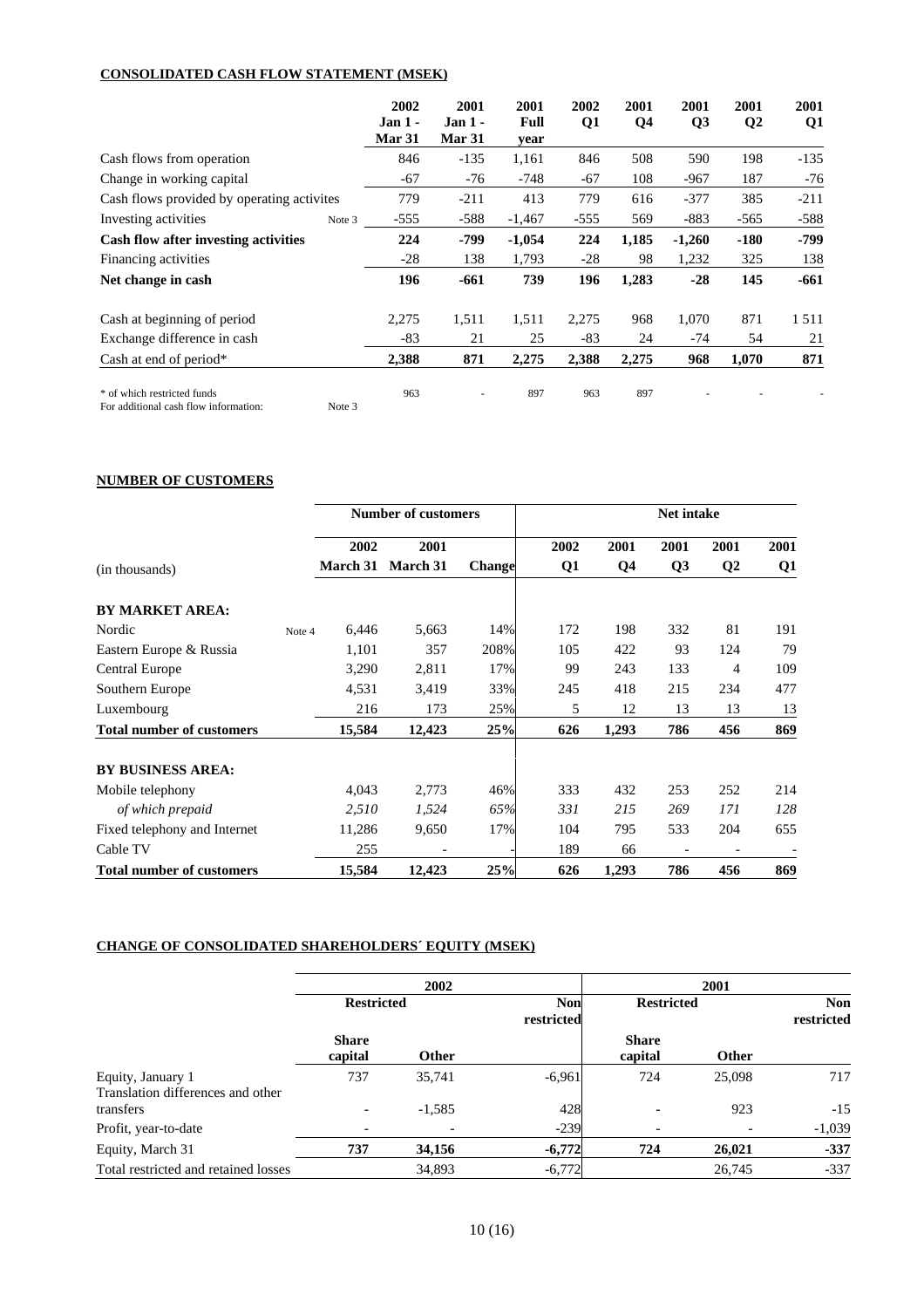## **MARKET AREAS SPLIT BY BUSINESS AREAS (MSEK)**

# **OPERATING REVENUE**

|                                     |          | 2002<br>Jan 1 -<br><b>Mar 31</b> | 2001<br>Jan $1 -$<br><b>Mar 31</b> | 2002<br>Q1   | 2001<br>Q <sub>4</sub> | 2001<br>Q <sub>3</sub> | 2001<br>Q2     | 2001<br>Q1 |
|-------------------------------------|----------|----------------------------------|------------------------------------|--------------|------------------------|------------------------|----------------|------------|
| Nordic:                             |          |                                  |                                    |              |                        |                        |                |            |
| Mobile telephony                    | Note 4-5 | 1,670                            | 1,322                              | 1,670        | 1,591                  | 1,664                  | 1,452          | 1,322      |
| Fixed telephony and Internet        | Note 4   | 1,736                            | 1,478                              | 1,736        | 1,607                  | 1,363                  | 1,438          | 1,478      |
| Cable Television                    |          | 62                               | 47                                 | 62           | 52                     | 43                     | 29             | 47         |
| Data processing                     |          | 48                               | 69                                 | 48           | 55                     | 52                     | 104            | 69         |
| <b>Total Nordic</b>                 |          | 3,516                            | 2,916                              | 3,516        | 3,305                  | 3,122                  | 3,023          | 2,916      |
| Eastern Europe & Russia:            |          |                                  |                                    |              |                        |                        |                |            |
| Mobile telephony                    |          | 445                              | 196                                | 445          | 370                    | 270                    | 258            | 196        |
| Fixed telephony and Internet        |          | 38                               | 3                                  | 38           | 12                     | 11                     | $\,8\,$        | 3          |
| Cable Television                    |          | 6                                |                                    | 6            | $\overline{a}$         |                        |                |            |
| Data processing                     |          | 14                               | 11                                 | 14           | 18                     | 11                     | 13             | 11         |
| Total Eastern Europe & Russia       |          | 503                              | 210                                | 503          | 400                    | 292                    | 279            | 210        |
| Central Europe:                     |          |                                  |                                    |              |                        |                        |                |            |
| Mobile telephony                    |          | 16                               | 5                                  | 16           | $\tau$                 | 7                      | 6              | 5          |
| Fixed telephony and Internet        |          | 1,407                            | 1,184                              | 1,407        | 1,444                  | 1,292                  | 1,419          | 1,184      |
| <b>Total Central Europe</b>         |          | 1,423                            | 1,189                              | 1,423        | 1,451                  | 1,299                  | 1,425          | 1,189      |
| Southern Europe:                    |          |                                  |                                    |              |                        |                        |                |            |
| Fixed telephony and Internet        |          | 1,868                            | 1 204                              | 1,868        | 1,566                  | 1,406                  | 1,415          | 1,204      |
| <b>Total Southern Europe</b>        |          | 1,868                            | 1,204                              | 1,868        | 1,566                  | 1,406                  | 1,415          | 1,204      |
| Luxembourg:                         |          |                                  |                                    |              |                        |                        |                |            |
| Mobile telephony                    |          | 120                              | 100                                | 120          | 149                    | 113                    | 109            | 100        |
| Fixed telephony and Internet        |          | 50                               | 50                                 | 50           | 46                     | 60                     | 55             | 50         |
| Cable Television                    | Note 6   | $\mathbf{1}$                     |                                    | $\mathbf{1}$ | 5                      |                        | $\blacksquare$ |            |
| Data processing                     |          | 25                               | $17\,$                             | 25           | 29                     | 28                     | 25             | 17         |
| <b>Total Luxembourg</b>             |          | 196                              | 167                                | 196          | 229                    | 201                    | 189            | 167        |
| Branded products and services:      |          |                                  |                                    |              |                        |                        |                |            |
| Mobile telephony                    | Note 4   |                                  | 15                                 |              | 13                     | $\overline{4}$         | $-15$          | 15         |
| Fixed telephony and Internet        | Note 4   | 220                              | 387                                | 220          | 368                    | 372                    | 432            | 387        |
| Total Branded products and services |          | 220                              | 402                                | 220          | 381                    | 376                    | 417            | 402        |
| Adjustments for sales internal      |          | $-340$                           | $-474$                             | $-340$       | $-406$                 | $-364$                 | $-535$         | -474       |
| <b>Total operating revenue</b>      |          | 7,386                            | 5,614                              | 7,386        | 6,926                  | 6,332                  | 6,213          | 5,614      |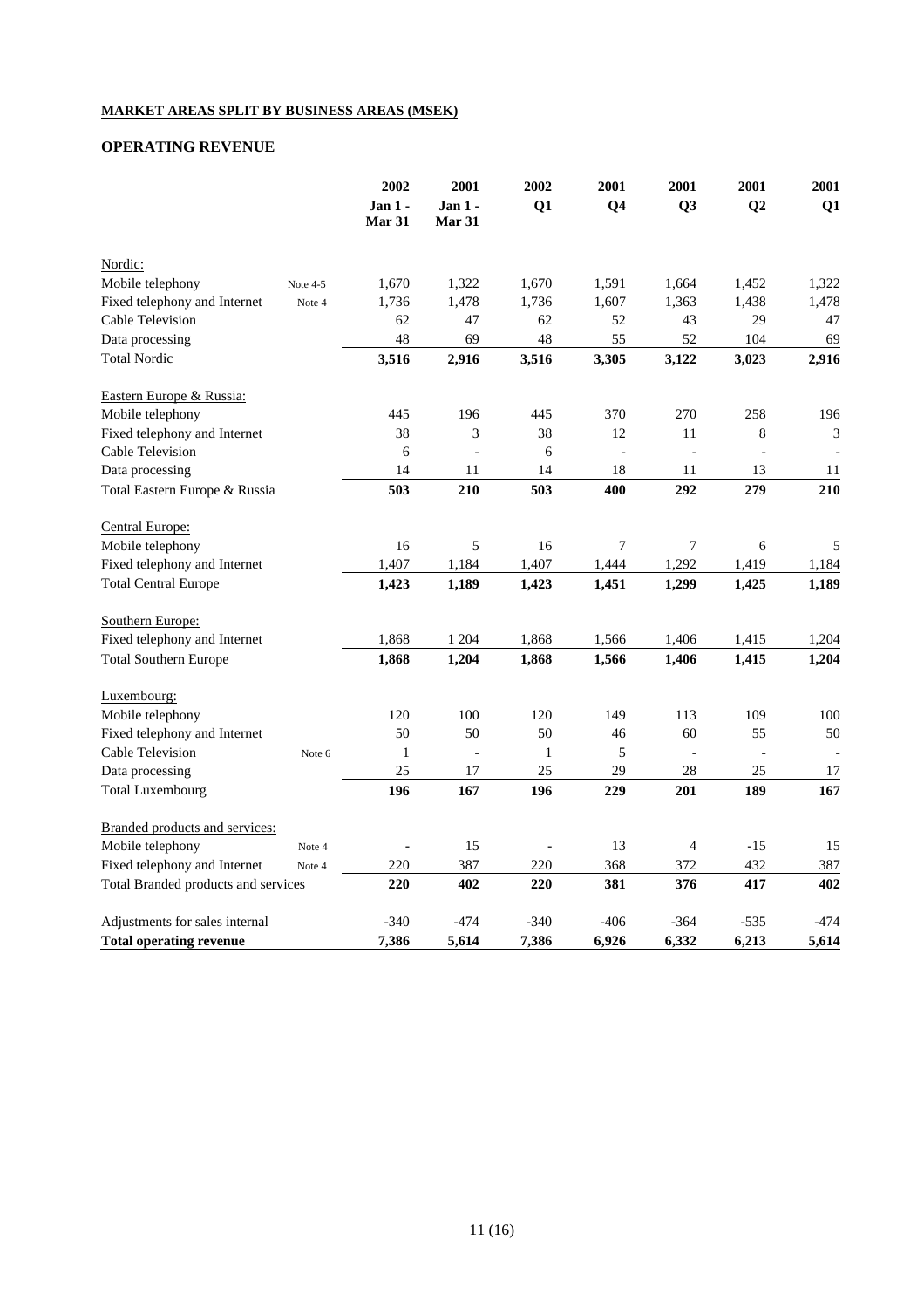## **MARKET AREAS SPLIT BY BUSINESS AREAS (MSEK), continued**

## **EBITDA**

|                                     |          | 2002              | 2001                     | 2002           | 2001            | 2001           | 2001                     | 2001                     |
|-------------------------------------|----------|-------------------|--------------------------|----------------|-----------------|----------------|--------------------------|--------------------------|
|                                     |          | Jan 1 -<br>Mar 31 | Jan $1 -$<br>Mar 31      | Q1             | Q <sub>4</sub>  | Q <sub>3</sub> | Q2                       | Q1                       |
|                                     |          |                   |                          |                |                 |                |                          |                          |
| Nordic:                             |          |                   |                          |                |                 |                |                          |                          |
| Mobile telephony                    | Note 4-5 | 824               | 585                      | 824            | 754             | 885            | 693                      | 585                      |
| Fixed telephony and Internet        | Note 4   | 269               | 188                      | 269            | 303             | 204            | 152                      | 188                      |
| Cable Television                    |          | 4                 | $\boldsymbol{2}$         | 4              | 19              | $-14$          | $-18$                    | $\sqrt{2}$               |
| Data processing                     |          | 1                 | 5                        | $\mathbf{1}$   | 3               | $\mathbf{1}$   | 6                        | 5                        |
| <b>Total Nordic</b>                 |          | 1,098             | 780                      | 1,098          | 1,079           | 1,076          | 833                      | 780                      |
| Eastern Europe & Russia:            |          |                   |                          |                |                 |                |                          |                          |
| Mobile telephony                    |          | 137               | 63                       | 137            | 96              | 82             | 79                       | 63                       |
| Fixed telephony and Internet        |          | $-11$             | $-7$                     | $-11$          | $-24$           | $-4$           | $-21$                    | $-7$                     |
| Cable Television                    |          |                   | $\overline{\phantom{a}}$ | $\overline{a}$ |                 |                | $\overline{\phantom{a}}$ | $\overline{\phantom{a}}$ |
| Data processing                     |          | $\blacksquare$    | $\mathfrak{Z}$           |                | $\overline{4}$  | 1              | $\overline{\phantom{a}}$ | $\overline{\mathbf{3}}$  |
| Total Eastern Europe & Russia       |          | 126               | 59                       | 126            | 76              | 79             | 58                       | 59                       |
| Central Europe:                     |          |                   |                          |                |                 |                |                          |                          |
| Mobile telephony                    |          | $-39$             | $\mathbf{1}$             | $-39$          | $-23$           | $\mathbf{1}$   |                          | 1                        |
| Fixed telephony and Internet        |          | 12                | $-278$                   | 12             | $-54$           | $-120$         | $-133$                   | $-278$                   |
| <b>Total Central Europe</b>         |          | $-27$             | $-277$                   | $-27$          | $-77$           | $-119$         | $-133$                   | $-277$                   |
| Southern Europe:                    |          |                   |                          |                |                 |                |                          |                          |
| Fixed telephony and Internet        |          | $-181$            | $-397$                   | $-181$         | $-329$          | $-295$         | $-310$                   | $-397$                   |
| <b>Total Southern Europe</b>        |          | $-181$            | $-397$                   | $-181$         | $-329$          | $-295$         | $-310$                   | $-397$                   |
| Luxembourg:                         |          |                   |                          |                |                 |                |                          |                          |
| Mobile telephony                    |          | 29                | 25                       | 29             | $\overline{4}$  | 43             | 29                       | 25                       |
| Fixed telephony and Internet        |          | 6                 | $-4$                     | 6              | $-25$           | $-5$           | $-27$                    | $-4$                     |
| <b>Cable Television</b>             | Note 6   | $-9$              |                          | $-9$           | $-4$            |                | $\overline{\phantom{a}}$ |                          |
| Data processing                     |          | $-3$              | $-11$                    | $-3$           | $-12$           | $-5$           | $-3$                     | $-11$                    |
| <b>Total Luxembourg</b>             |          | 23                | 10                       | 23             | $-37$           | 33             | $-1$                     | 10                       |
| Branded products and services:      |          |                   |                          |                |                 |                |                          |                          |
| Mobile telephony                    | Note 4   |                   | $-10$                    |                | $-15$           | $-4$           | 7                        | $-10$                    |
| Fixed telephony and Internet        | Note 4   | $-90$             | $-167$                   | $-90$          | $-64$           | $-49$          | $-107$                   | $-167$                   |
| Total Branded products and services |          | $-90$             | $-177$                   | $-90$          | $-79$           | $-53$          | $-100$                   | $-177$                   |
| <b>Total EBITDA</b>                 |          | 949               | $-2$                     | 949            | 633             | 721            | 347                      | $-2$                     |
| <b>EBITDA MARGIN</b>                |          |                   |                          |                |                 |                |                          |                          |
|                                     |          |                   |                          |                |                 |                |                          |                          |
| Nordic                              | Note 4-5 | 31%               | 27%                      | 31%            | 33%             | 34%            | 28%                      | 27%                      |
| Eastern Europe & Russia             |          | 25%               | 28%                      | 25%            | 19%             | 27%            | 21%                      | 28%                      |
| Central Europe                      |          | $-2%$             | $-23%$                   | $-2%$          | $-5%$           | $-9%$          | $-9%$                    | $-23%$                   |
| Southern Europe                     |          | $-10%$            | $-33%$                   | $-10%$         | $-21%$          | $-21%$         | $-22%$                   | $-33%$                   |
| Luxembourg                          |          | 12%               | 6%                       | 12%            | $-16%$          | 16%            | $-1\%$                   | 6%                       |
| Branded products and services       | Note 4   | $-41%$            | $-44%$                   | $-41%$         | $-21%$<br>$9\%$ | $-14%$         | $-24%$                   | $-44%$                   |
| Total EBITDA margin                 |          | 13%               | $0\%$                    | 13%            |                 | $11\%$         | $6\%$                    | $0\%$                    |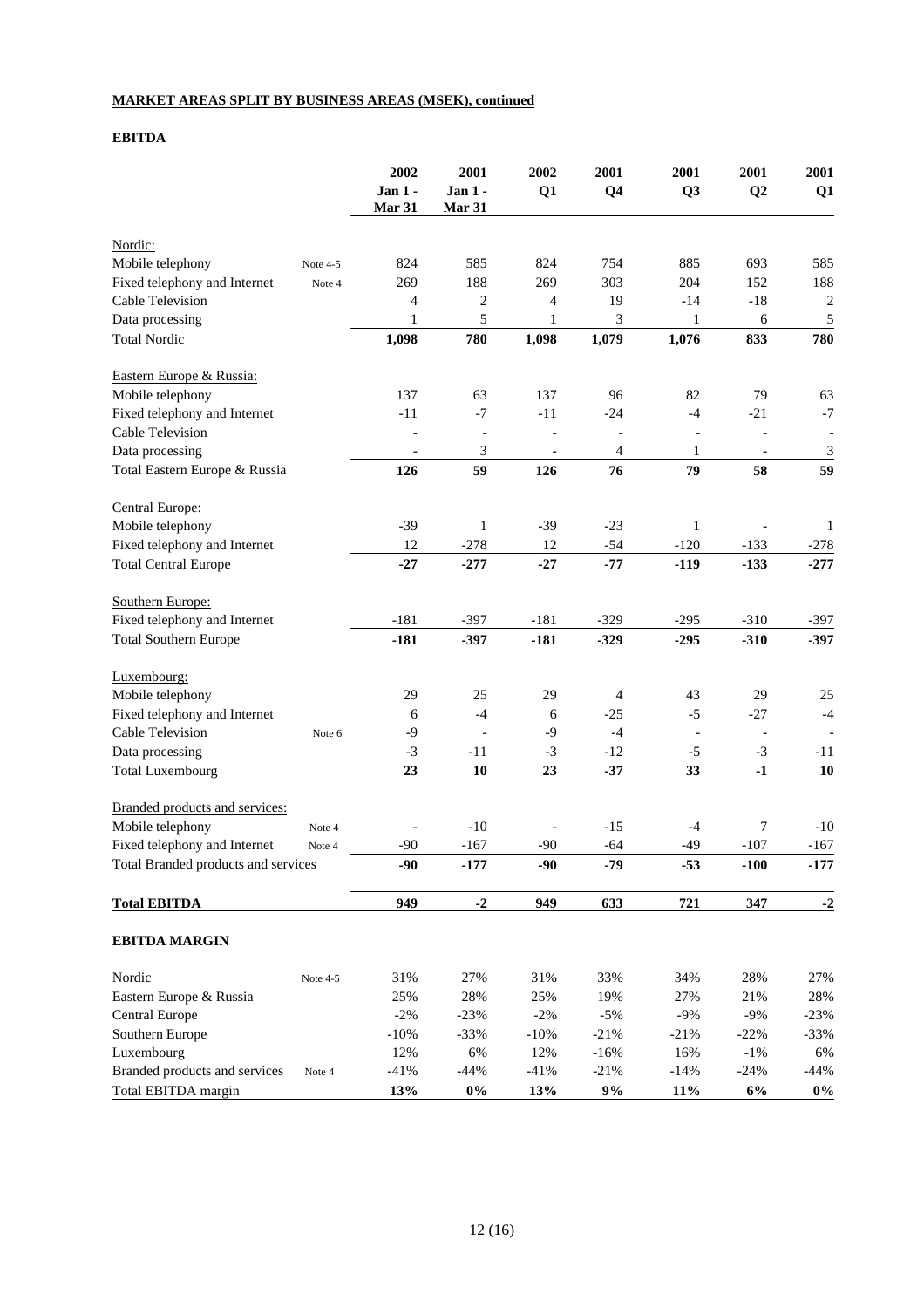## **MARKET AREAS SPLIT BY BUSINESS AREAS (MSEK), continued**

**EBIT**

|                                     |          | 2002           | 2001                     | 2002                     | 2001           | 2001                     | 2001                     | 2001           |
|-------------------------------------|----------|----------------|--------------------------|--------------------------|----------------|--------------------------|--------------------------|----------------|
|                                     |          | Jan 1 -        | <b>Jan 1 -</b>           | Q1                       | Q <sub>4</sub> | Q <sub>3</sub>           | Q2                       | Q1             |
|                                     |          | Mar 31         | <b>Mar 31</b>            |                          |                |                          |                          |                |
| Nordic:                             |          |                |                          |                          |                |                          |                          |                |
| Mobile telephony                    | Note 4-5 | 732            | 496                      | 732                      | 663            | 795                      | 609                      | 496            |
| Fixed telephony and Internet        | Note 4   | 144            | 74                       | 144                      | 179            | 80                       | 30                       | 74             |
| Cable Television                    |          | $-14$          | $-15$                    | $-14$                    | $\mathbf{1}$   | $-32$                    | $-37$                    | $-15$          |
| Data processing                     |          |                | $\overline{4}$           | $\overline{\phantom{a}}$ | $\sqrt{2}$     |                          | 6                        | $\overline{4}$ |
| <b>Total Nordic</b>                 |          | 862            | 559                      | 862                      | 845            | 843                      | 608                      | 559            |
| Eastern Europe & Russia:            |          |                |                          |                          |                |                          |                          |                |
| Mobile telephony                    |          | 54             | 29                       | 54                       | $-38$          | 41                       | 44                       | 29             |
| Fixed telephony and Internet        |          | $-15$          | $-8$                     | $-15$                    | $-34$          | $-12$                    |                          | $\text{-}8$    |
|                                     |          |                |                          |                          |                |                          | $-25$                    |                |
| Cable Television                    |          | $-2$           |                          | $-2$                     |                | $\overline{\phantom{a}}$ | $\overline{\phantom{a}}$ |                |
| Data processing                     |          | $-6$           | $-2$                     | $-6$                     | 3              | $-2$                     | $-2$                     | $-2$           |
| Total Eastern Europe & Russia       |          | 31             | 19                       | 31                       | $-69$          | 27                       | 17                       | 19             |
| Central Europe:                     |          |                |                          |                          |                |                          |                          |                |
| Mobile telephony                    |          | $-43$          | 1                        | $-43$                    | $-26$          | 1                        |                          | 1              |
| Fixed telephony and Internet        |          | $-14$          | $-303$                   | $-14$                    | $-75$          | $-147$                   | $-158$                   | $-303$         |
| <b>Total Central Europe</b>         |          | $-57$          | $-302$                   | $-57$                    | $-101$         | $-146$                   | $-158$                   | $-302$         |
| Southern Europe:                    |          |                |                          |                          |                |                          |                          |                |
| Fixed telephony and Internet        |          | $-211$         | $-413$                   | $-211$                   | $-359$         | $-319$                   | $-336$                   | $-413$         |
| <b>Total Southern Europe</b>        |          | $-211$         | $-413$                   | $-211$                   | $-359$         | $-319$                   | $-336$                   | $-413$         |
| Luxembourg:                         |          |                |                          |                          |                |                          |                          |                |
| Mobile telephony                    |          | 14             | 11                       | 14                       | $-13$          | 24                       | 14                       | 11             |
| Fixed telephony and Internet        |          | $\overline{2}$ | $-14$                    | $\sqrt{2}$               | $-43$          | $-15$                    | $-37$                    | $-14$          |
| Cable Television                    | Note 6   | $-9$           | $\overline{\phantom{a}}$ | $-9$                     | $-5$           | $\overline{\phantom{a}}$ | $\overline{\phantom{a}}$ |                |
| Data processing                     |          | $-5$           | $-12$                    | $-5$                     | $-13$          | $-6$                     | $-4$                     | $-12$          |
| <b>Total Luxembourg</b>             |          | $\overline{2}$ | $-15$                    | $\overline{2}$           | $-74$          | $\mathbf{3}$             | $-27$                    | $-15$          |
|                                     |          |                |                          |                          |                |                          |                          |                |
| Branded products and services:      |          |                |                          |                          |                |                          |                          |                |
| Mobile telephony                    | Note 4   |                | $-10$                    |                          | $-15$          | $-4$                     | 7                        | $-10$          |
| Fixed telephony and Internet        | Note 4   | -93            | $-176$                   | $-93$                    | $-74$          | $-60$                    | $-114$                   | $-176$         |
| Total Branded products and services |          | $-93$          | $-186$                   | $-93$                    | $-89$          | $-64$                    | $-107$                   | $-186$         |
| Group adjustments, depreciation     |          | $-374$         | $-373$                   | $-374$                   | $-378$         | $-385$                   | $-376$                   | $-373$         |
| <b>Total EBIT</b>                   |          | 160            | $-711$                   | <b>160</b>               | $-225$         | $-41$                    | $-379$                   | $-711$         |
| <b>EBIT MARGIN</b>                  |          |                |                          |                          |                |                          |                          |                |
| Nordic                              | Note 4-5 | 25%            | 19%                      | 25%                      | 26%            | 27%                      | 20%                      | 19%            |
| Eastern Europe & Russia             |          | 6%             | 9%                       | 6%                       | $-17%$         | 9%                       | 6%                       | $9\%$          |
| Central Europe                      |          | $-4%$          | $-25%$                   | $-4%$                    | $-7%$          | $-11%$                   | $-11%$                   | $-25%$         |
| Southern Europe                     |          | $-11%$         | $-34%$                   | $-11%$                   | $-23%$         | $-23%$                   | $-24%$                   | $-34%$         |
| Luxembourg                          |          | 1%             | $-9%$                    | 1%                       | $-32%$         | $1\%$                    | $-14%$                   | $-9%$          |
| Branded products and services       | Note 4   | $-42%$         | $-46%$                   | $-42%$                   | $-23%$         | $-17%$                   | $-26%$                   | $-46%$         |
| Total EBITDA margin                 |          | $2\%$          | $-13%$                   | $2\%$                    | $-3%$          | $-1\%$                   | $-6\%$                   | $-13%$         |

`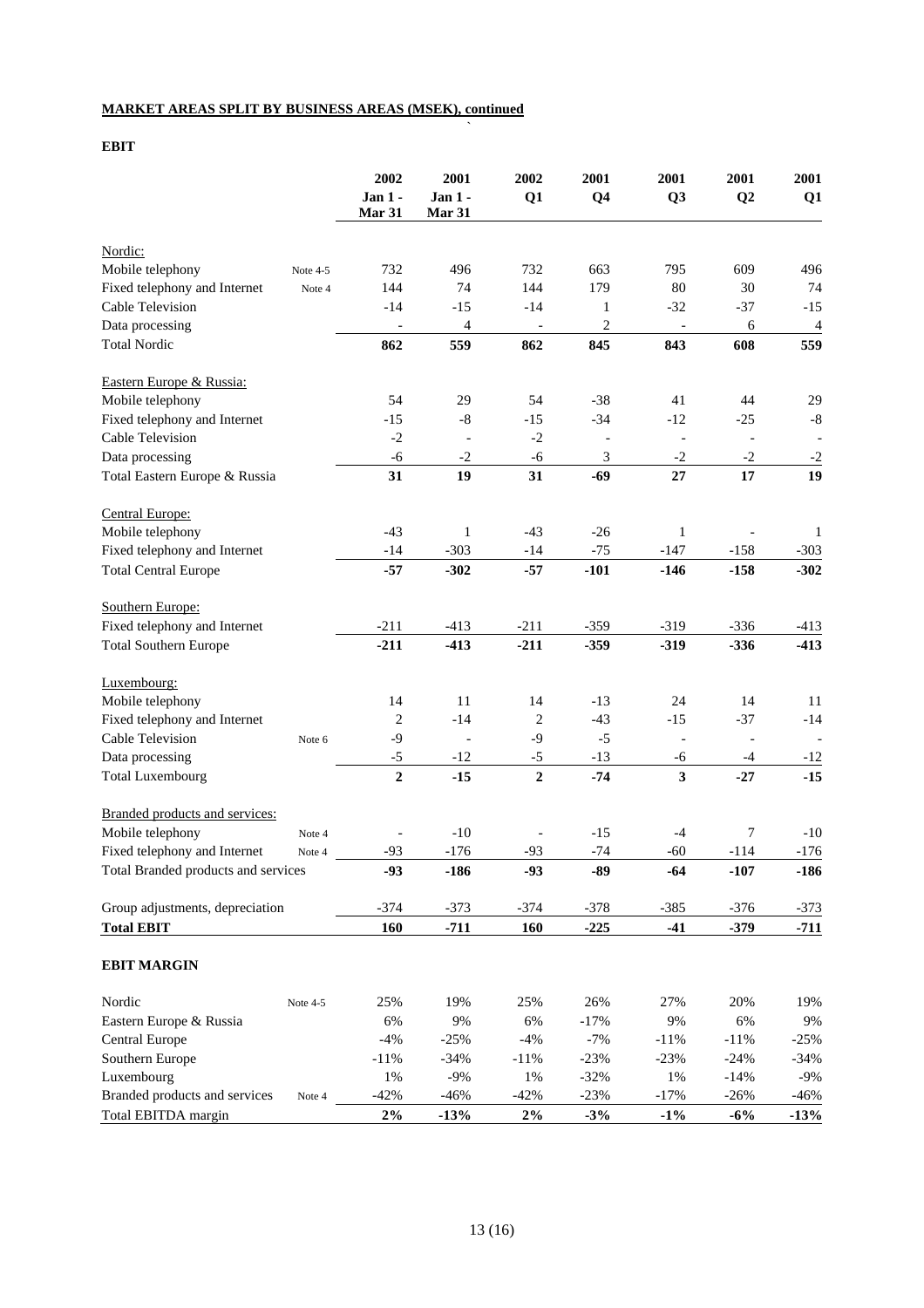**INVESTMENTS\*** \*According to the Cash flow Statement

|                                 |        | 2002     | 2001                     | 2002 | 2001           | 2001           | 2001           | 2001           |
|---------------------------------|--------|----------|--------------------------|------|----------------|----------------|----------------|----------------|
|                                 |        | $Jan1$ . | $Jan 1 -$                | Q1   | Q <sub>4</sub> | Q <sub>3</sub> | Q <sub>2</sub> | Q <sub>1</sub> |
|                                 |        | Mar 31   | Mar 31                   |      |                |                |                |                |
| <b>Market areas:</b>            |        |          |                          |      |                |                |                |                |
| Nordic                          | Note 4 | 286      | 329                      | 286  | 200            | 248            | 252            | 329            |
| Eastern Europe & Russia         |        | 127      | 67                       | 127  | 128            | 130            | 3              | 67             |
| Central Europe                  |        | 37       | 22                       | 37   | 6              | 93             | 28             | 22             |
| Southern Europe                 |        | 51       | 96                       | 51   | 105            | 73             | 180            | 96             |
| Luxembourg                      |        | 22       | 8                        | 22   | 92             | 14             | 8              | 8              |
| Branded products and services   | Note 4 | 8        | 15                       | 8    | 19             | 30             | $-1$           | 15             |
|                                 |        | 531      | 537                      | 531  | 550            | 588            | 470            | 537            |
| Change of long-term receivables |        |          | 51                       |      |                | 25             | 11             | 51             |
| Purchase/sale of companies      | Note 4 | 24       |                          | 24   | $-1,119$       | 270            | 84             |                |
| <b>Total investments</b>        |        | 555      | 588                      | 555  | $-569$         | 883            | 565            | 588            |
| <b>Business areas:</b>          |        |          |                          |      |                |                |                |                |
| Mobile telephony                |        | 249      | 212                      | 249  | 166            | 269            | 142            | 212            |
| Fixed telephony and Internet    |        | 247      | 280                      | 247  | 400            | 292            | 300            | 280            |
| Cable Television                |        | 28       | 38                       | 28   | $-25$          | 19             | 20             | 38             |
| Data processing                 |        | 7        | 7                        | 7    | 9              | 8              | 8              | 7              |
|                                 |        | 531      | 537                      | 531  | 550            | 588            | 470            | 537            |
| Change of long-term receivables |        |          | 51                       |      |                | 25             | 11             | 51             |
| Purchase/sale of companies      | Note 3 | 24       | $\overline{\phantom{a}}$ | 24   | $-1,119$       | 270            | 84             |                |
| <b>Total investments</b>        |        | 555      | 588                      | 555  | $-569$         | 883            | 565            | 588            |

**TELE2 IN SWEDEN\*** \*including Optimal Telecom as of 1 January 2002. See Note 4-5

|                              | 2002<br>$Jan 1 -$<br>Mar 31 | 2001<br>$Jan 1 -$<br><b>Mar 31</b> | 2002<br>Q1 | 2001<br>Q <sub>4</sub> | 2001<br>Q <sub>3</sub> | 2001<br>Q <sub>2</sub> | 2001<br>Q1     |
|------------------------------|-----------------------------|------------------------------------|------------|------------------------|------------------------|------------------------|----------------|
|                              |                             |                                    |            |                        |                        |                        |                |
| <b>Operating revenue:</b>    |                             |                                    |            |                        |                        |                        |                |
| Mobile telephony             | 1,589                       | 1,270                              | 1,589      | 1,513                  | 1,560                  | 1,377                  | 1,270          |
| Fixed telephony and Internet | 1,048                       | 822                                | 1,048      | 853                    | 726                    | 782                    | 822            |
| Cable Television             | 58                          | 43                                 | 58         | 49                     | 39                     | 26                     | 43             |
| <b>Total Tele2 Sweden</b>    | 2,695                       | 2,135                              | 2,695      | 2,415                  | 2,325                  | 2,185                  | 2 1 3 5        |
| <b>EBITDA:</b>               |                             |                                    |            |                        |                        |                        |                |
| Mobile telephony             | 874                         | 676                                | 874        | 808                    | 897                    | 730                    | 676            |
| Fixed telephony and Internet | 216                         | 153                                | 216        | 220                    | 161                    | 141                    | 153            |
| Cable Television             | 4                           | 2                                  | 4          | 19                     | $-15$                  | $-19$                  | $\overline{2}$ |
| <b>Total Tele2 Sweden</b>    | 1,094                       | 831                                | 1,094      | 1,047                  | 1,043                  | 852                    | 831            |
| <b>EBITDA</b> margin:        |                             |                                    |            |                        |                        |                        |                |
| Mobile telephony             | 55%                         | 53%                                | 55%        | 53%                    | 58%                    | 53%                    | 53%            |
| Fixed telephony and Internet | 21%                         | 19%                                | 21%        | 26%                    | 22%                    | 18%                    | 19%            |
| Cable Television             | 7%                          | 5%                                 | 7%         | 39%                    | $-38%$                 | $-73%$                 | 5%             |
| <b>Total Tele2 Sweden</b>    | 41%                         | 39%                                | 41%        | 43%                    | 45%                    | 39%                    | 39%            |
| EBIT:                        |                             |                                    |            |                        |                        |                        |                |
| Mobile telephony             | 781                         | 589                                | 781        | 718                    | 807                    | 645                    | 589            |
| Fixed telephony and Internet | 122                         | 67                                 | 122        | 130                    | 74                     | 53                     | 67             |
| Cable Television             | $-13$                       | $-15$                              | $-13$      | $\overline{2}$         | $-33$                  | $-37$                  | $-15$          |
| <b>Total Tele2 Sweden</b>    | 890                         | 641                                | 890        | 850                    | 848                    | 661                    | 641            |
| <b>EBIT</b> margin:          |                             |                                    |            |                        |                        |                        |                |
| Mobile telephony             | 49%                         | 46%                                | 49%        | 47%                    | 52%                    | 47%                    | 46%            |
| Fixed telephony and Internet | 12%                         | 8%                                 | 12%        | 15%                    | 10%                    | 7%                     | 8%             |
| Cable Television             | $-22%$                      | $-35%$                             | $-22%$     | 4%                     | $-85%$                 | $-142%$                | $-35%$         |
| <b>Total Tele2 Sweden</b>    | 33%                         | 30%                                | 33%        | 35%                    | 36%                    | 30%                    | 30%            |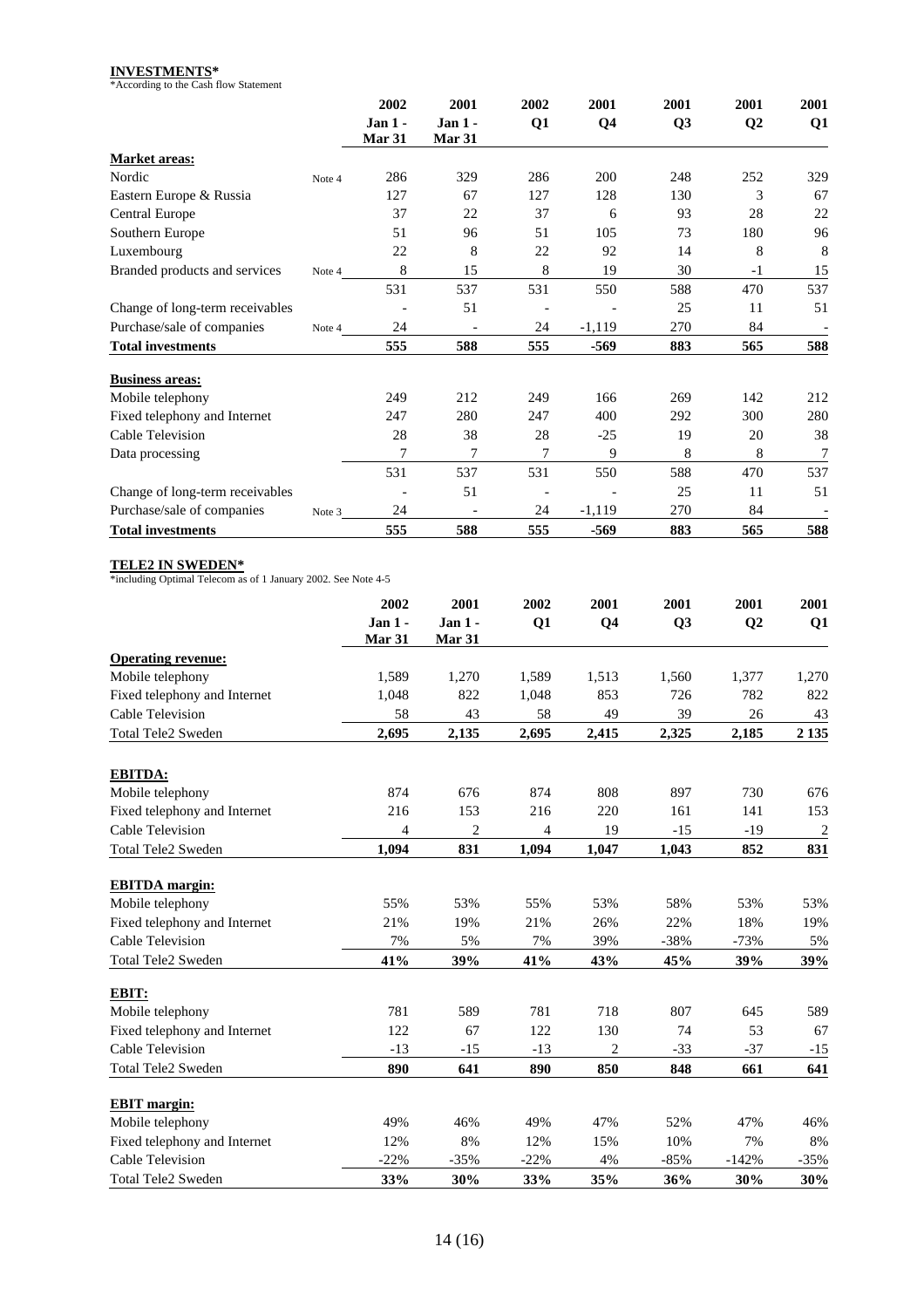## **FIVE YEAR SUMMARY**

|                                                  | 2002<br>Jan 1 -<br>Mar 31 | 2001<br>Jan $1$ -<br>Mar 31 | 2001     | 2000      | 1999   | 1998   |
|--------------------------------------------------|---------------------------|-----------------------------|----------|-----------|--------|--------|
| <b>Income Statement and Balance Sheet (MSEK)</b> |                           |                             |          |           |        |        |
| Operating revenue                                | 7,386                     | 5,614                       | 25,085   | 12,440    | 8,171  | 5,918  |
| Operating profit before depreciation             | 949                       | -2                          | 1,699    | 1,820     | 2,060  | 1,165  |
| Operating profit (loss) after depreciation       | 160                       | $-711$                      | $-1,356$ | 420       | 1,152  | 506    |
| Profit (loss) after financial items              | 11                        | $-871$                      | $-1,944$ | 165       | 4,184  | 219    |
| Profit (loss) after taxes                        | $-239$                    | $-1,039$                    | 392      | $-396$    | 3,768  | 53     |
| Shareholders' equity                             | 28,121                    | 26,408                      | 29,517   | 26,539    | 6,659  | 2,926  |
| Shareholders' equity, after dilution             | 28,151                    | 26,453                      | 29,547   | 26,584    | 6,659  | 2,926  |
| Total assets                                     | 47,442                    | 43,523                      | 49,156   | 42,345    | 14,401 | 9,995  |
| Cash flow provided by operating activities       | 779                       | $-211$                      | 413      | 883       | 1,753  | 971    |
| Liquidity                                        | 1,425                     | 945                         | 1,378    | 1,304     | 1,123  | 821    |
| Net borowing                                     | 9,086                     | 7,961                       | 9,286    | 7,095     | 4,605  | 4,600  |
| Net borrowing, after dilution                    | 9,056                     | 7,916                       | 9,256    | 7,050     | 4,605  | 4,600  |
| Investments including financial lease            | 555                       | 590                         | 1,485    | 774       | 1,475  | 1,941  |
| <b>Key ratio</b>                                 |                           |                             |          |           |        |        |
| Solidity                                         | 59%                       | 61%                         | 60%      | 63%       | 46%    | 29%    |
| Solidity, after dilution                         | 59%                       | 61%                         | 60%      | 63%       | 46%    | 29%    |
| Debt/equity ratio                                | 0.32                      | 0.30                        | 0.31     | 0.27      | 0.69   | 1.57   |
| Result before depreciation margin                | 12.8%                     | 0.0%                        | 6.8%     | 14.6%     | 25.2%  | 19.7%  |
| Result after depreciation margin                 | 2.2%                      | $-12.7%$                    | $-5.4%$  | 3.4%      | 14.1%  | 8.6%   |
| Return on shareholders' equity                   | $-0.8%$                   | $-3.9%$                     | 1.4%     | $-2.4%$   | 78.6%  | 1.8%   |
| Return on shareholders' equity, after dilution   | $-0.8%$                   | $-3.9%$                     | 1.4%     | $-2.4%$   | 78.6%  | 1.8%   |
| Return on capital employed                       | 0.5%                      | $-2.0%$                     | $-3.3%$  | 1.9%      | 45.2%  | 6.8%   |
| Average interest rate                            | 6.6%                      | 6.2%                        | 6.3%     | 4.8%      | 4.8%   | 6.6%   |
| Average interest rate, after dilution            | 6.6%                      | 6.2%                        | 6.3%     | 4.8%      | 4.8%   | 6.6%   |
| Value per share (SEK)                            |                           |                             |          |           |        |        |
| Profit (loss)                                    | $-1.62$                   | $-7.17$                     | $-1.62$  | $-3.47$   | 36.28  | 0.51   |
| Profit (loss), after dilution                    | $-1.62$                   | $-7.16$                     | $-1.62$  | $-3.47$   | 36.28  | 0.51   |
| Shareholders' equity                             | 190.83                    | 182.38                      | 203.56   | 232.62    | 64.12  | 28.24  |
| Shareholders' equity, after dilution             | 190.78                    | 182.31                      | 203.46   | 232.74    | 64.12  | 28.17  |
| Cash flow                                        | 5.29                      | $-1.46$                     | 2.85     | 7.74      | 16.88  | 9.38   |
| Cash flow, after dilution                        | 5.28                      | $-1.45$                     | 2.85     | 7.73      | 16.88  | 9.35   |
| Dividend                                         | $\overline{\phantom{a}}$  | $\overline{\phantom{a}}$    |          |           |        |        |
| Market value at closing day                      | 311.00                    | 320.00                      | 378.00   | 392.00    | 598.00 | 330.00 |
| P/E-ratio                                        | $-47.97$                  | $-11.15$                    | 139.81   | $-112.89$ | 16.48  | 642.68 |
| P/E-ratio, after dilution                        | $-48.03$                  | $-11.18$                    | 140.02   | $-113.02$ | 16.48  | 644.24 |